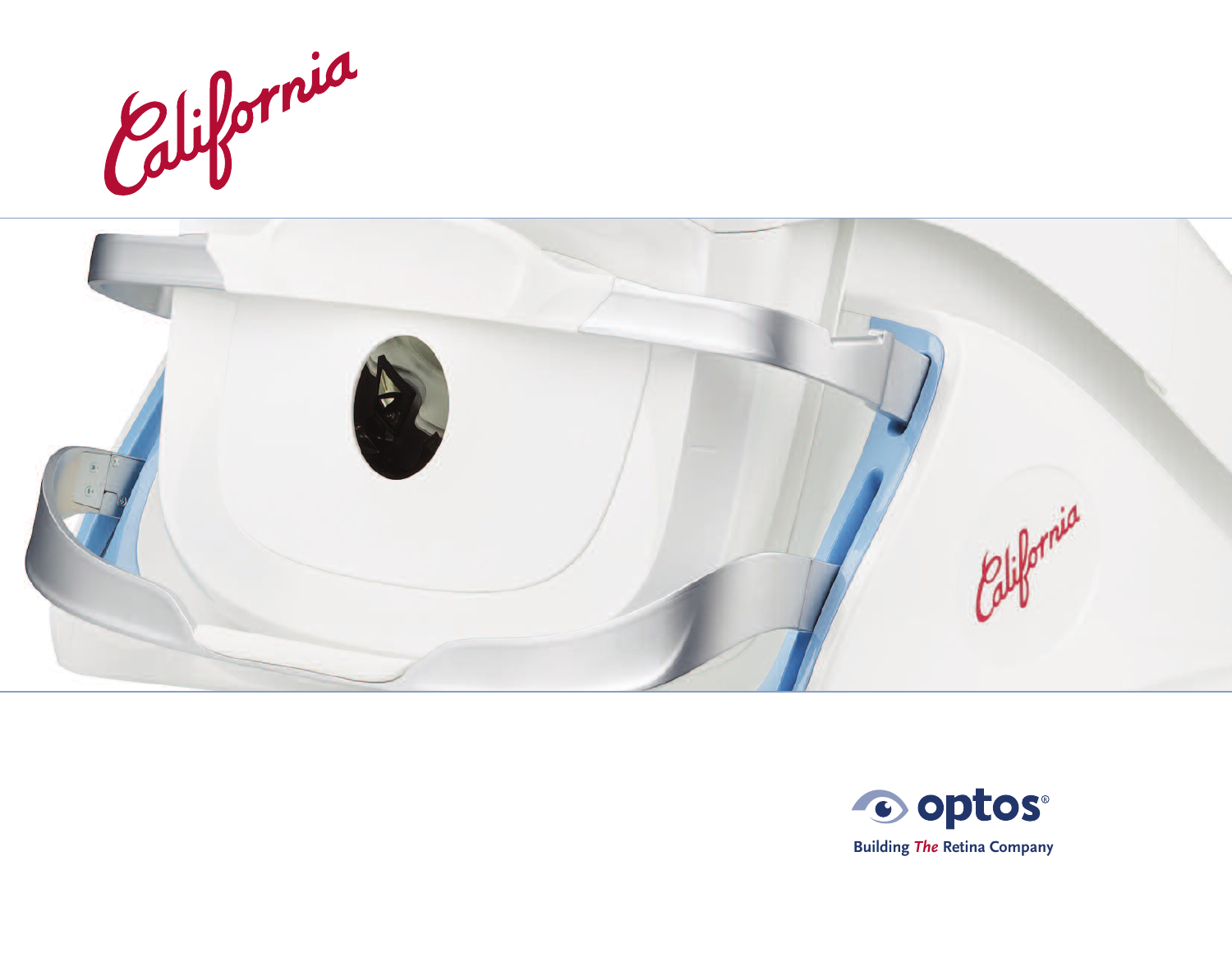# P I O N E E R I N G T E C H N O L O G Y BENEFITS

**optos introduces its latest ultra-widefield (uWF™) imaging device, California,** designed to be customizable for use in multiple eyecare settings. With this new device, Optos now offers ultra-widefield indocyanine green angiography (*icg*) in combination with:

- Composite color
- Red-free
- Autofluorescence (*af*)
- Fluorescein angiography (*fa*)

Images are now presented in ProView™ which displays **opto**map in a consistent geometry that accurately represents anatomical features in the retina. Further, ProView enables automatic image registration for tracking over time and inter-modality image comparison.

The new optical design optimizes and maintains resolution of the **opto**map images throughout the scan of the retina resulting in more clarity in the far periphery.

Image overlay enables comparison between composite color images and red-free, *af*, *fa*, or *icg* images. Additionally, comparisons can be made between different images or different dates by scrolling through all stored images from the current or prior visit.







- **•** california is designed as a compact, table-top model to reduce space requirements. further, the new design leads to ease of use and faster image capture.
- **•** Non-mydriatic, high resolution imaging through many cataracts and/or 2mm pupils saves time in busy practices.
- **•** comprehensive retinal analysis through multiple wavelengths and image modalities, all in UWf.
- **•** composite color images can be viewed in their separate laser channels to show specific depths of the retina:
- Green (532 nm) "red-free" visualizes the sensory retina to the RpE
- Red (635 nm) shows deeper structures of the retina (RpE to choroid)
- infrared (802 nm) provides images at the choroid level
- Blue (488 nm) is used during *fa* procedures

**Innovative OptosAdvance review platform that simplifies** workflow while enabling comparison overlay between image modalities and different dates, over time.

**•** Browser-based image review enables simple integration and easy access to your data from any connected pc or tablet in a HIPPA compliant environment.

**•** interweaved angiography enables capture of *fa* and *icg* images without manually switching between imaging modalities.

**•** With UWf views of 200 degrees or up to 82% of the retina, eyecare professionals can see 50% more of the retina when compared to other conventional imaging devices<sup>1</sup>.

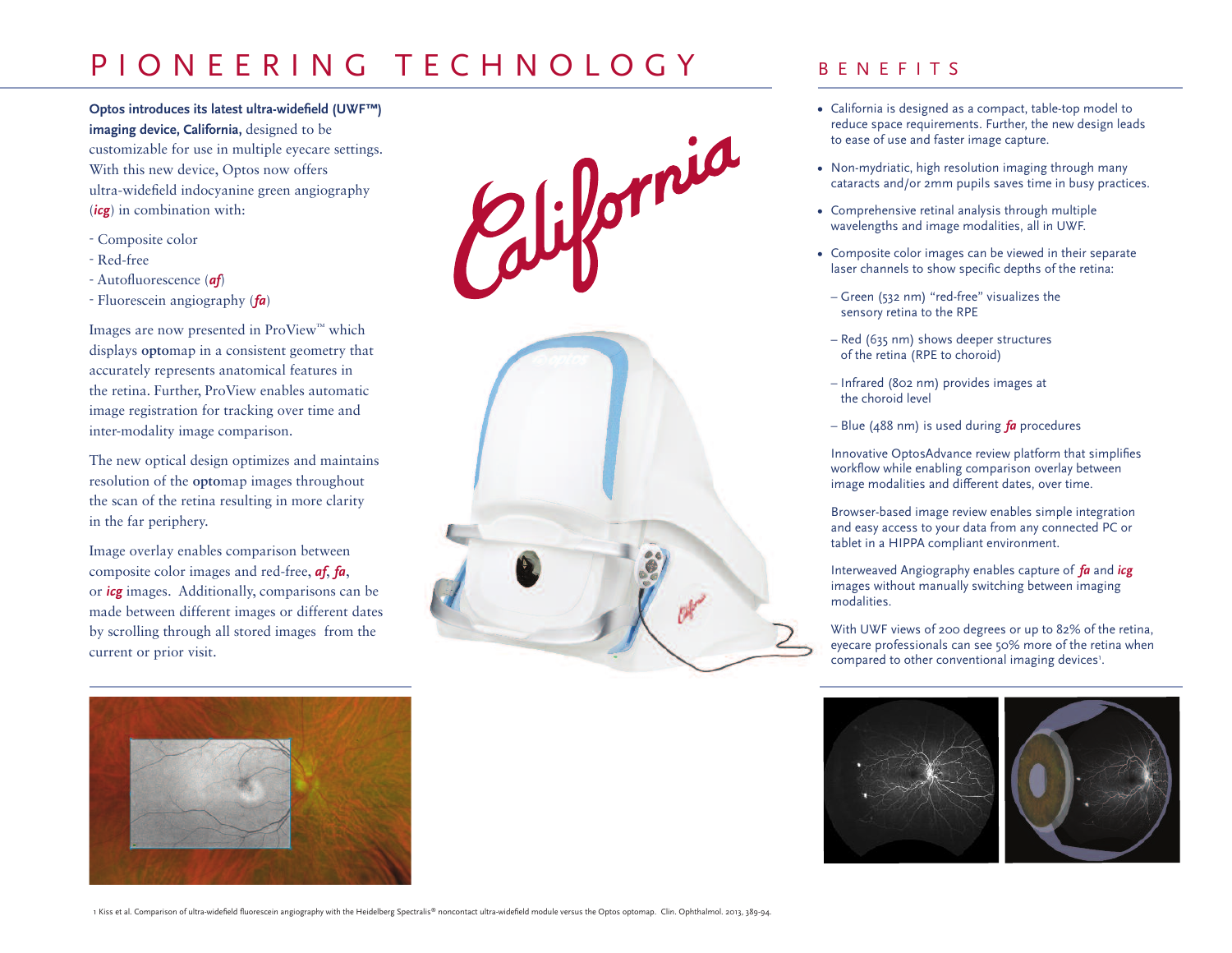



**opto**map **plus** Courtesy of SriniVas Sadda, MD **opto**map **af** Courtesy of SriniVas Sadda, MD **opto**map **af** Courtesy of SriniVas Sadda, MD





*"One of the great advantages of the Optos system has been the ability to capture the largest field of view in one image. The reality is that we didn't know until we had ultra-widefield just how much disease was out in the far periphery. With the introduction of California, we have all of the current image modalities with the added benefit of ICG angiography imaging. ICG is going to be huge because it is an important component in treating difficult disease such as uveitis. I'm particularly excited about the new improvements to the optical system that further enhance visualisation of the inferior and superior periphery."*

**sriniVas r. sadda, Md** Doheny Eye institute